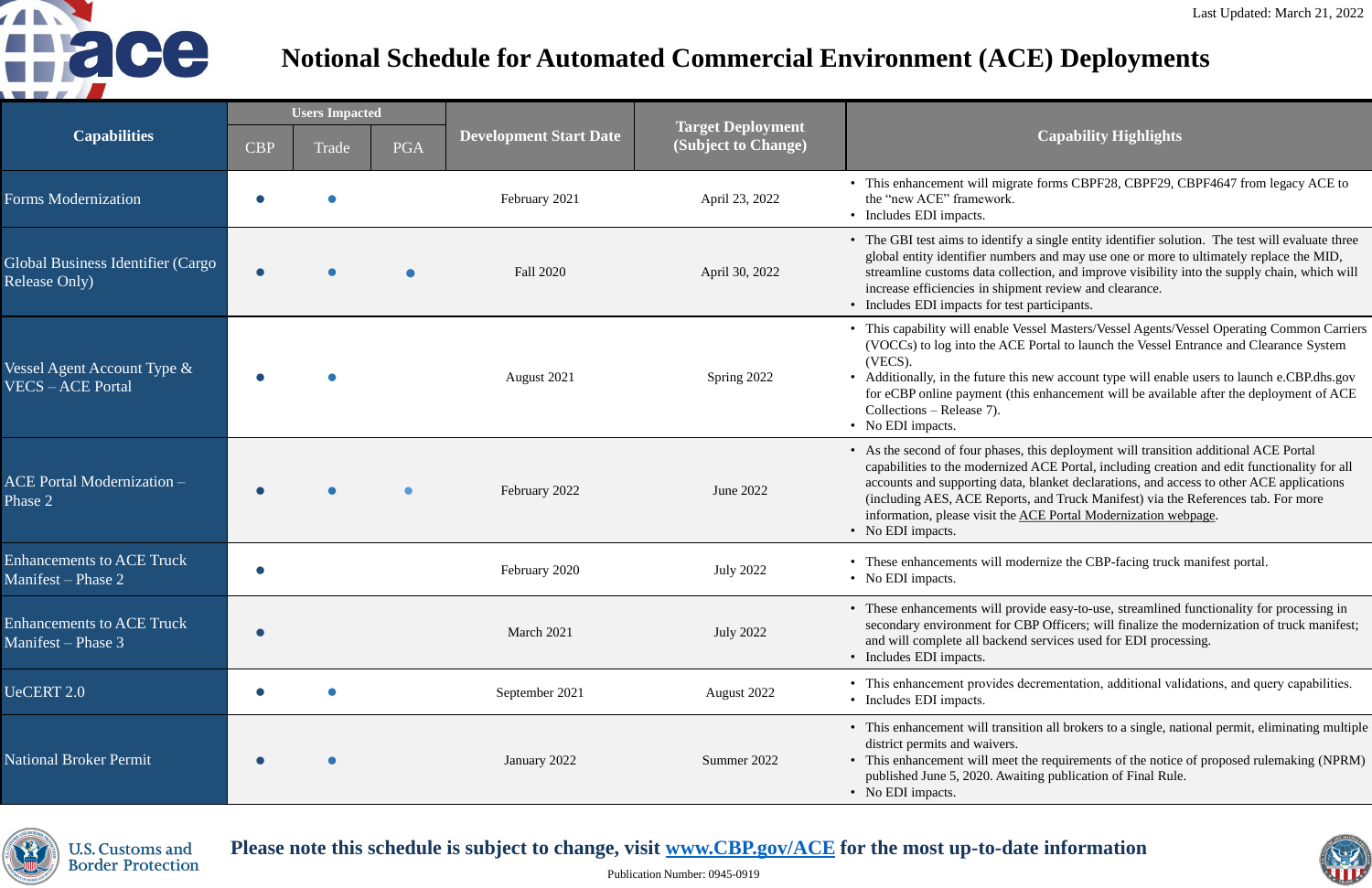Publication Number: 0945-0919

#### **(Subject to Change) Capability Highlights**

ill implement functionality within ACE to release ocean cargo at level.

hases, this deployment will transition additional ACE Portal odernized ACE Portal, including document upload/management, nent, Statements functionality, and arriving/exporting in-bonds. For ease visit the [ACE Portal Modernization webpage.](https://www.cbp.gov/trade/automated/ace-portal-modernization)

Il enhance the refunds management workflow and provide the ate, approve, and certify refunds.

ude all refunds (ex. OF manual refunds, drawback refunds, nd liquidation refunds).

associated updates to ACE Reports and write-back of collections d Commercial System (ACS).

ill automate the Budget Clearing Account (BCA) process, enabling ion of open receivables and reducing the time required to clear the mel.

ill also integrate the port collections process into ACE Collections ntry lifecycle to be contained in one system.

hew indicator that filers will use to indicate if they are submitting a a direct identification claim for Drawback provisions 56 and 70.

20, CBP deployed enhancements that included the broker exam riennial status report/fee.

pabilities will be developed in FY22 and FY23. Broker License erface to ACE, Broker Permit Application with interface to ACE, ermit User Fee with interface to ACE. Deployment will commence Collections (Release 7) is complete.



| <b>Capabilities</b>                                                              | <b>Users Impacted</b> |           |            |                               | <b>Target Deployment</b> |                                                                                                                                                                                    |
|----------------------------------------------------------------------------------|-----------------------|-----------|------------|-------------------------------|--------------------------|------------------------------------------------------------------------------------------------------------------------------------------------------------------------------------|
|                                                                                  | <b>CBP</b>            | Trade     | <b>PGA</b> | <b>Development Start Date</b> | (Subject to Change)      |                                                                                                                                                                                    |
| Ocean House Bill of Lading                                                       |                       |           |            | January 2021                  | August 2022              | • This enhancement wil<br>the lowest shipment le<br>• Includes EDI impacts.                                                                                                        |
| <b>ACE Portal Modernization -</b><br>Phase 3                                     |                       | $\bullet$ |            | June 2022                     | September 2022           | • As the third of four ph<br>capabilities to the mod<br>user access manageme<br>more information, plea<br>• No EDI impacts.                                                        |
| Collections – Release 6                                                          |                       |           |            | October 2021                  | Fall 2022                | • This functionality will<br>ability to search, creat<br>• This release will inclu<br>SEACATS refunds an<br>• This release includes a<br>data to the Automated<br>• No EDI impacts |
| Collections - Release 7                                                          |                       |           |            | March 2022                    | Winter 2023              | • This functionality will<br>improved reconciliatio<br><b>BCA</b> for CBP personn<br>• This enhancement wil<br>and will enable the en                                              |
| United States - Mexico -<br>Canada Agreement (USMCA)<br>- Retail Sales Indicator |                       |           |            | March 2021                    | <b>TBD</b>               | • This work creates a ne<br>substitution claim, or<br>• Includes EDI impacts.                                                                                                      |
| <b>Broker Fee Automation</b>                                                     |                       |           |            | TBD*                          | TBD*                     | • On December 15, 202<br>registration/fee and tri<br>• No EDI impacts.<br>• *Three additional capa<br>Application with inter<br>and Broker Annual Pe<br>once integration of Co     |



Please note this schedule is subject to change, visit **[www.CBP.gov/ACE](http://www.cbp.gov/ACE)** for the most up-to-date information U.S. Customs and **Border Protection** 



# **Notional Schedule for Automated Commercial Environment (ACE) Deployments**